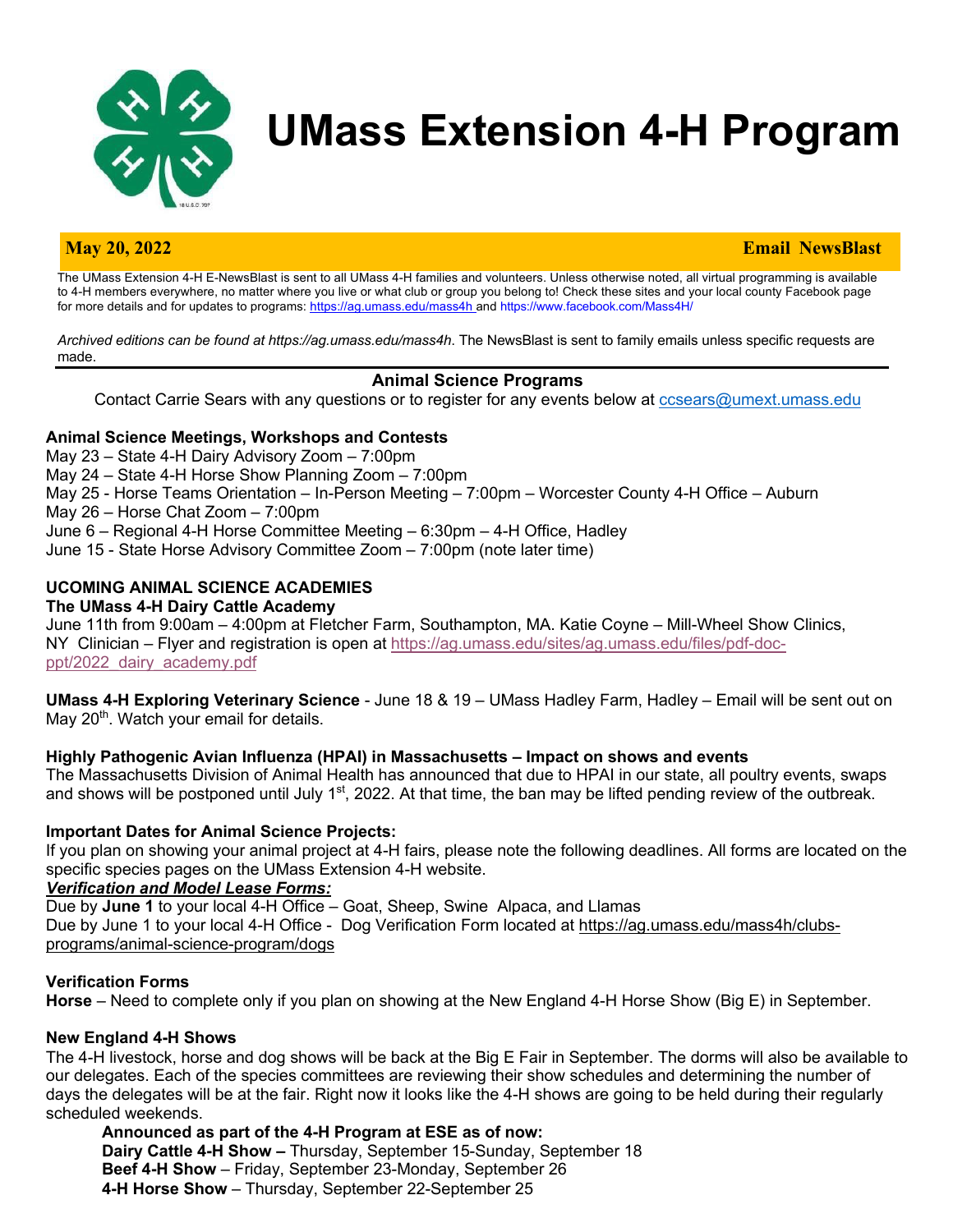**Dairy Goat 4-H Show** - Thursday, September 29-Saturday, October 1 **Dog 4-H Show** - Friday, September 30-Sunday, October 2 **Sheep 4-H Show** - Friday, September 30-Sunday, October 2

#### **4-H Horse Shows**

Our 4-H horse shows entry books are starting to be posted on-line at https://ag.umass.edu/mass4h/clubsprograms/animal-science-program/horses under the Contest/resources tab.

Posted this week:

**The Regional 4-H Horse Show** – July 1<sup>st</sup>-3<sup>rd</sup> Entry deadline is June 17<sup>th</sup>. Open to NE 4-H youth and 4-H alumni

**NEW POSTING** - **The State 4-H Horse Show** is returning on July 15-17 at the Topsfield Fairgrounds in Topsfield, MA. Small equine, jumping and alumni classes will be offered. Entry Book will be posted on Friday, May 20. Watch for posts on FB and email for details. Open to NE 4-H youth and alumni.

### **Career Exploration Series**

The Career Exploration Series will take a summer break but will be back in September! Join us for the last program of this season on June 1

| June 1 | Joan Pierce               | Land Agent                                                                                                                                                                                                                                                                                                                                                                         |
|--------|---------------------------|------------------------------------------------------------------------------------------------------------------------------------------------------------------------------------------------------------------------------------------------------------------------------------------------------------------------------------------------------------------------------------|
|        |                           | Massachusetts Department of Fish and Game                                                                                                                                                                                                                                                                                                                                          |
|        | <b>Registration Link:</b> | Image buying property with someone else's money. Image if that                                                                                                                                                                                                                                                                                                                     |
|        | https://bit.ly/3PwrjQr    | property gets used to help the environment and natural habitats!                                                                                                                                                                                                                                                                                                                   |
|        |                           | Learn more from Joan Pierce who does this for a living. Before Joan<br>purchases a property for the Commonwealth of Massachusetts, she<br>must complete many steps that include making GIS maps, using her<br>botany & wetland identification skills, walking the land, and meeting<br>with people throughout towns and cities. Joan is on the front line to<br>save green spaces. |

#### **\_\_\_\_\_\_\_\_\_\_\_\_\_\_\_\_\_\_\_\_\_\_\_\_\_\_\_\_\_\_\_\_\_\_\_\_\_\_\_\_\_\_\_\_\_\_\_\_\_\_\_\_\_\_\_\_\_\_\_\_\_\_\_\_\_\_\_\_\_\_\_\_\_\_\_\_\_\_\_\_\_\_\_\_\_\_\_\_\_\_ State 4-H Photography Contest Deadline for submissions June 17!**



The UMass 4-H State 4-H Photography Contest encourages self-expression and provides youth participants to demonstrate skills learned in the area of photography, including the use of photographic equipment, the process of photography, and use of software.

Consider entering and showing your talent and skills! Entrants must be currently enrolled UMass 4-H members; all ages can enter! A special category for Cloverbuds has been added this year.

Find all the rules and contest information on the UMass 4-H website under the Clubs and

Programs tab (https://ag.umass.edu/mass4h/clubs-programs). Be sure to scroll down the page and look under State Level Program Opportunities. All entries must be submitted by Saturday, June 17, 2022. Contact Molly Vollmer with any questions at myollmer@umext.umass.edu

# **Explore UMass Conference for 4-H Teens**

Enrollment is open for the Explore UMass in person conference to be held on June 26-28 at the UMass Amherst campus. Participants must be fully enrolled UMass Extension 4-H members who are at least 12 years old or be registered to attend grades 7-11 for the 2021-2022 school year by June 26th 2022. Contact Kim Pond with any additional questions you may have.

Tracks for this year's conference are:

- Farmers and Climate Change
- Food Science
- Health Science with the UMass Nursing program
- Veterinary Science

Each participant is responsible to pay \$100 registration; the additional fee amount is being subsidized by the Massachusetts 4-H Foundation as well as National 4-H partners, such as the Tractor Supply Paper Clover campaign. There are a variety of scholarship sources should you need additional financial support. Reach out to your local educator to find out how to contact the advisory council or state 4-H office for more details.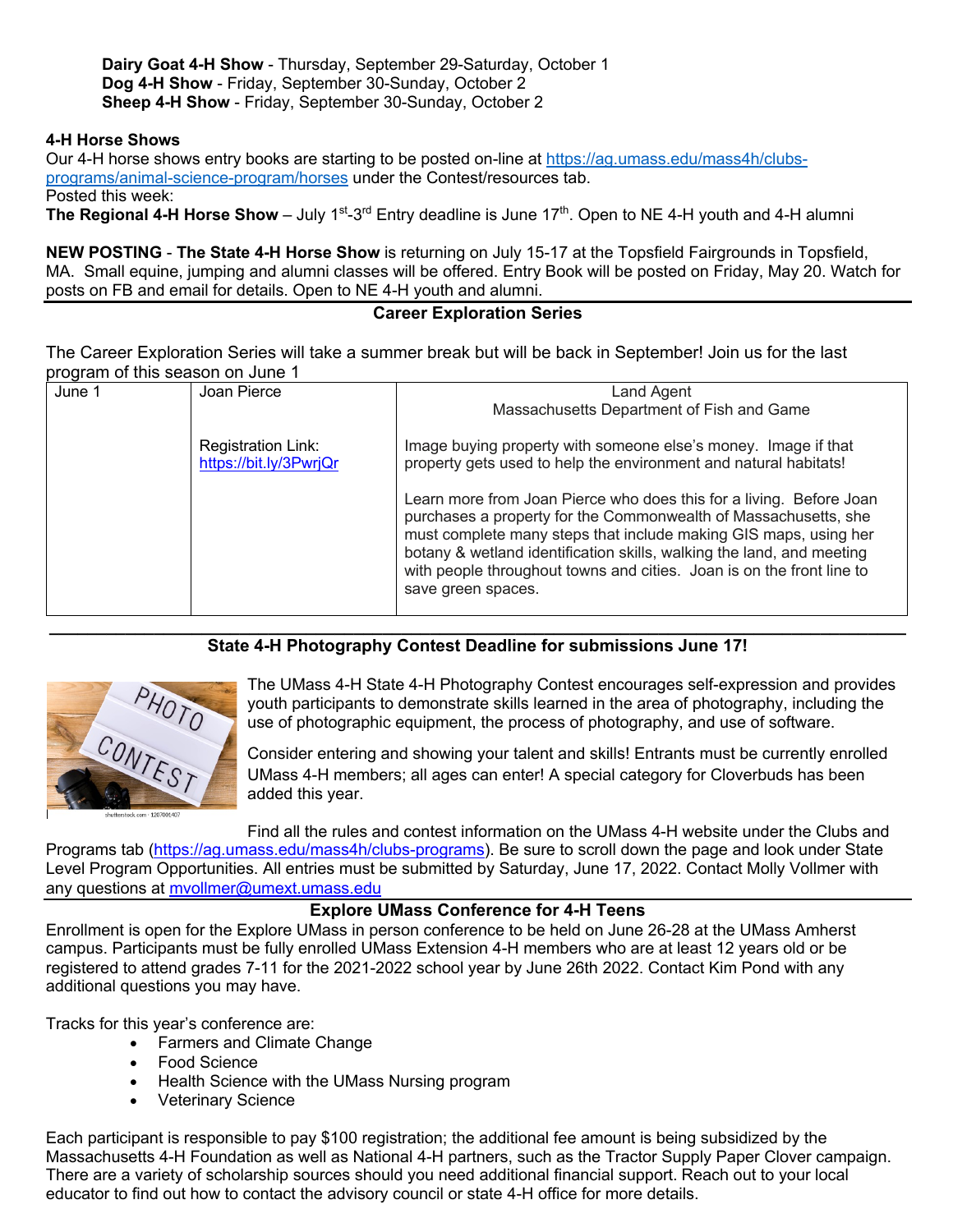**What to Expect if attending:** Drop off for the conference will be on Sunday June 26 at our assigned dorm between 2 and 3 PM. Pick up to return home will be between 1:30 and 2:30 on Tuesday June 28. Those registering will receive more details, a packing list, and more when registrations are processed.

**How to Register:** Register through 4honline – sign in with your regular login and password. Look for the Events tab on the left.

- Select the family member you wish to register and click "Start Registration"
- Pick one session (track) and answer any questions you see
- Your health form will show; please update this document with any changes
- Select "Pay by Check". You cannot pay through 4honline. Click Confirm
- Scroll down to see the blue "Next" button. Then click "Finish"
- You will receive an automated email about payment this will show payment is pending
- Checks need to be made out to the Massachusetts 4-H Foundation and mailed to
	- o Kim Pond, 7 Midstate Drive Suite 102, Auburn MA 01501

#### $\mathcal{L}_\text{max} = \frac{1}{2} \sum_{i=1}^n \mathcal{L}_\text{max} = \frac{1}{2} \sum_{i=1}^n \mathcal{L}_\text{max} = \frac{1}{2} \sum_{i=1}^n \mathcal{L}_\text{max} = \frac{1}{2} \sum_{i=1}^n \mathcal{L}_\text{max} = \frac{1}{2} \sum_{i=1}^n \mathcal{L}_\text{max} = \frac{1}{2} \sum_{i=1}^n \mathcal{L}_\text{max} = \frac{1}{2} \sum_{i=1}^n \mathcal{L}_\text{max} = \frac{1}{2} \sum_{i=$ **New Members Meet Up – June 2**



Newer 4-H Members who are not yet enrolled in a club and are exploring options are invited to attend a zoom meet up with 4-H educators. Meet as a group to work on fun projects, learn more about 4-H, and talk about potential clubs or groups to join and to meet other 4-H members.

No matter where you are in the state, if you currently are not affiliated with a 4-H group and are an independent member, join the zoom on June 2, 2022, at 6:30. Sign up here https://forms.gle/NVbT4G2XNmP25LUo6 If you have questions, contact VaShon Wallace Hiltpold at vwallace@umass.edu

# **National Community Service Opportunity on Food Insecurity**

Are you interested in helping with a national 4-H effort? The National 4-H GIS Leadership Team is looking for clubs interested in helping to add data to the "Where's the Food Dashboard". With the community service work and food drives our 4-H'ers are engaged with this is a great connection with a technology twist. Visit www.wheresthefood.us for more information, to check out the database, and sign up.



The National 4-H GIS/GPS Leadership Team supports youth and adult partners, using the power of GIS to visualize data, raise awareness and spark positive change in communities. Check this website to see what the National 4-H GIS'GPS leadership team accomplished in 2020:

https://storymaps.arcgis.com/stories/961ab016c8934afd9c77ba56782b1e4c

# **STEM CHALLENGE**

Watch for a STEM challenge in upcoming NewsBlasts. We hope you will try some of them and enter what you have done in the Virtual 4-H Fair, an in-person 4-H fair or even use what you have learned for a school project! Thanks to our friends at the University of Illinois Extension 4-H Program for providing these activities online!

# **This week's Challenge: Stop Motion Animation**

Learn to create fun animations by participating in the 4-H Stop Motion Animation Challenge! Learn about stop motion animation, practice video planning and storyboarding, explore software used to make stop motion animations, and channel your creativity to make your own animated film. Go to this link for the full details, resources and videos: https://4h.extension.illinois.edu/sites/4h.extension.illinois.edu/files/IL%204- H%20Stop%20Motion%20Challenge%20Details.pdf

# **UMass Extension 4-H Program Safety Precautions**

4-H clubs and groups are able to meet with no mask restrictions at this time. Individuals are welcome to wear masks at their own discretion and without question. Masks are recommended for individuals or anyone in their household who have a weakened immune system or an increased risk for severe illness. Individuals who are not fully vaccinated and boosted should also continue to wear masks indoors.